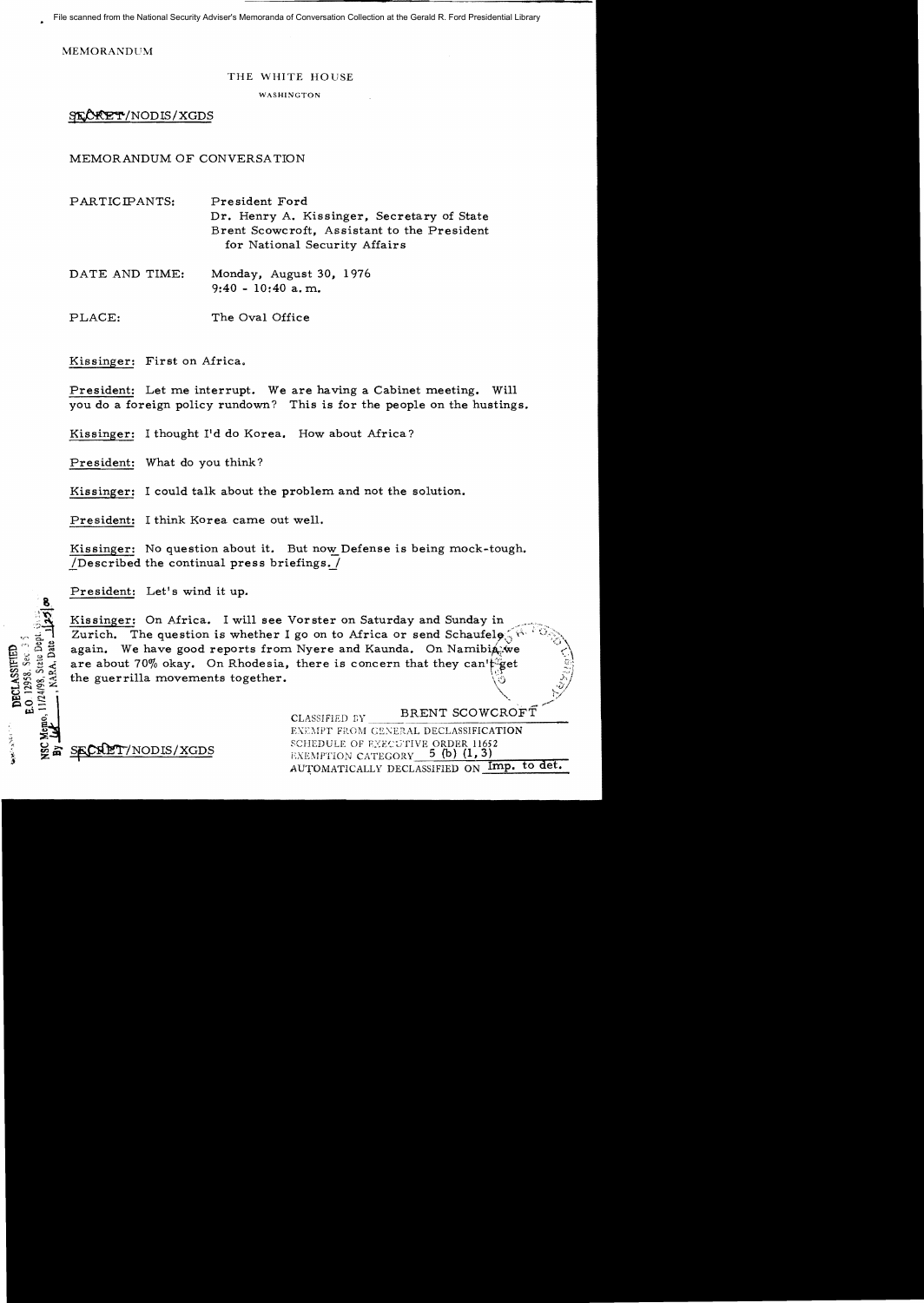What we need to think about is from your political situation. I don't think the Americans like blacks. I don't want another Texas situation.

President: I think if South Africa is involved in the solution, the perception would be different. I think if it is right, we should do it and the political consequences will come out all right.

Kissinger: Kennedy thinks you should; Connally just says don't stir up the Reaganites. I can't say we can't wait until November 15, but if it goes to January, we will be beyond the point of no return.

President: I think it is right. There will be some backbiting but I think it will come out right.

Kissinger: I am speaking before the Leon Sullivan (0. 1. C. ) group in Philadelphia.

President: That is good.

Kissinger: It will be about like my Urban League speech. Then I will be at a World Affairs Council dinner at night. It will be Q&A and I hope I can get questions on Carter's foreign policy.

President: Now that we have gotten rid of that son-of-a-bitch Reagan, we can just do what is right.

Kissinger: I think Carter is vulnerable in a number of areas. I think you should do about a speech a week. I don't think you should not campaign.

President: I plan to select the occasions with care, but I do plan to campaign...

Kissinger: Are you planning to do B'nai B'rith? They have asked me too and I haven't yet cancelled. I probably won't be here.

President: I believe I am scheduled to do it.

Kissinger: I would do it at a little higher level than previously to Jewish groups. Tell them what is ahead of them. They are a little suspicious about getting  $150\%$  pledges support. More realism I think would be appreciated.

~/NODIS/XGDS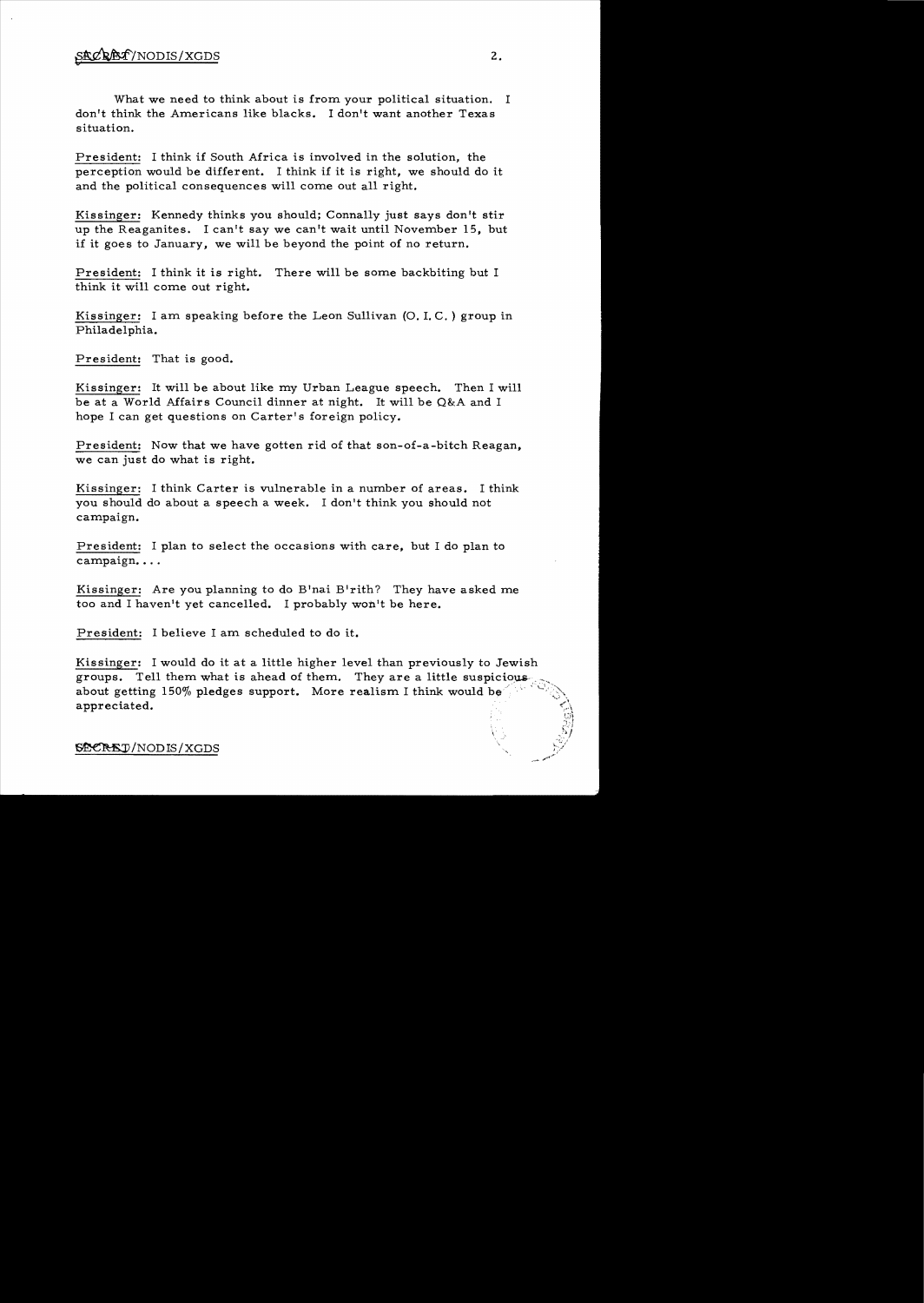President: You are probably right.

Kissinger: We are in a huge mess in Congress. They are coming after us on the Sidewinders and Mavericks for Saudi Arabia. (Gives the President the Porter cable. )

President: I saw the New York Times editorial today. They want us to curry Saudi favor to keep oil prices down but then they push the boycott.

Would it do any good to get the Congressmen down here?

Kissinger: I don't think anything else will help. We can cut the number of Mavericks a little, but not the Sidewinders.

President: Who should we get down here?

Kissinger: Case, Javits, Humphrey.

President: When do we need it? What is the Maverick reduction?

Kissinger: There hasn't been any. But we can say they won't be delivered until after the current order. The Congressional staffers are going wild - - on boycott, on nuclear proliferation. It cannot go on.

President: I agree.

Kissinger: You think I should go to Africa?

President: Yes, if there is a good chance.

Kissinger: On Namibia it's almost certain; on Rhodesia I'd rate it a little better than 50-50.

President: Go.

Kissinger: On SALT, you know what the situation is.

President: I have to get myself back into that.

Kissinger: We got a note from Vietnam. Do you want meetings? would say it was for MIA's.

President: As long as that cast was put on it.

~/NODIS/XGDS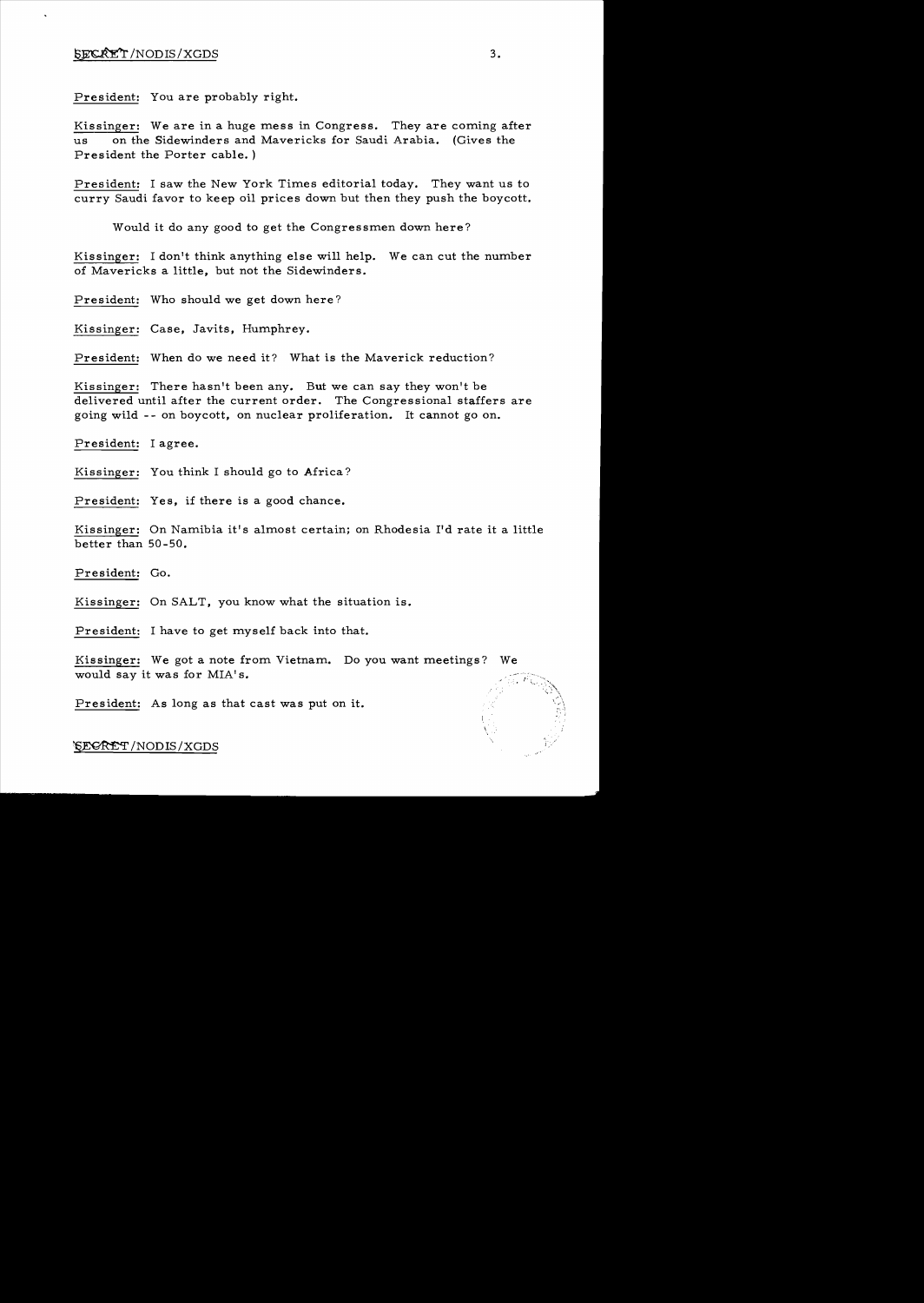Kissinger: They would raise other things. But we could stick with MIA's. Of course we could drag it out, and certainly no conclusion would come before November.

Some of your people think you should talk before the UN.

*(Described the drawbacks of speaking to the UN* $\prime$ 

President: I am inclined to agree. The odds are about 10 to one I won't.

Kissinger: It can be done if you wish. Scranton is coming in today and may raise it.

I would vote against Vietnam and I would abstain on Angola. Say the situation is still the same but the OAU and all of Africa want it, and you won't stand against all of them. I don't know what your political people will want.

President: How will it play in Africa?

Kissinger: A veto would not help -- an abstention wouldn't hurt.

Then we have this boycott legislation.

President: It is 50-50 I will veto the tax bill anyway.

Kissinger: Then there is one on the Export Control Act.

President: What is the status of that?

Scowcroft: I will have to find out. I think it is through the Senate.

Kissinger: On Law of the Sea, we have a disaster as head of the delegation.

President: What can we do about it?

Kissinger: We can manage with him, but the economic agencies want to grab everything. Defense wants to split the Committee One off. It won't work  $-$ - the LDC's will raise the ante to keep them together.

/Describes what is needed on deep sea beds./

SEGRET/NODIS/XGDS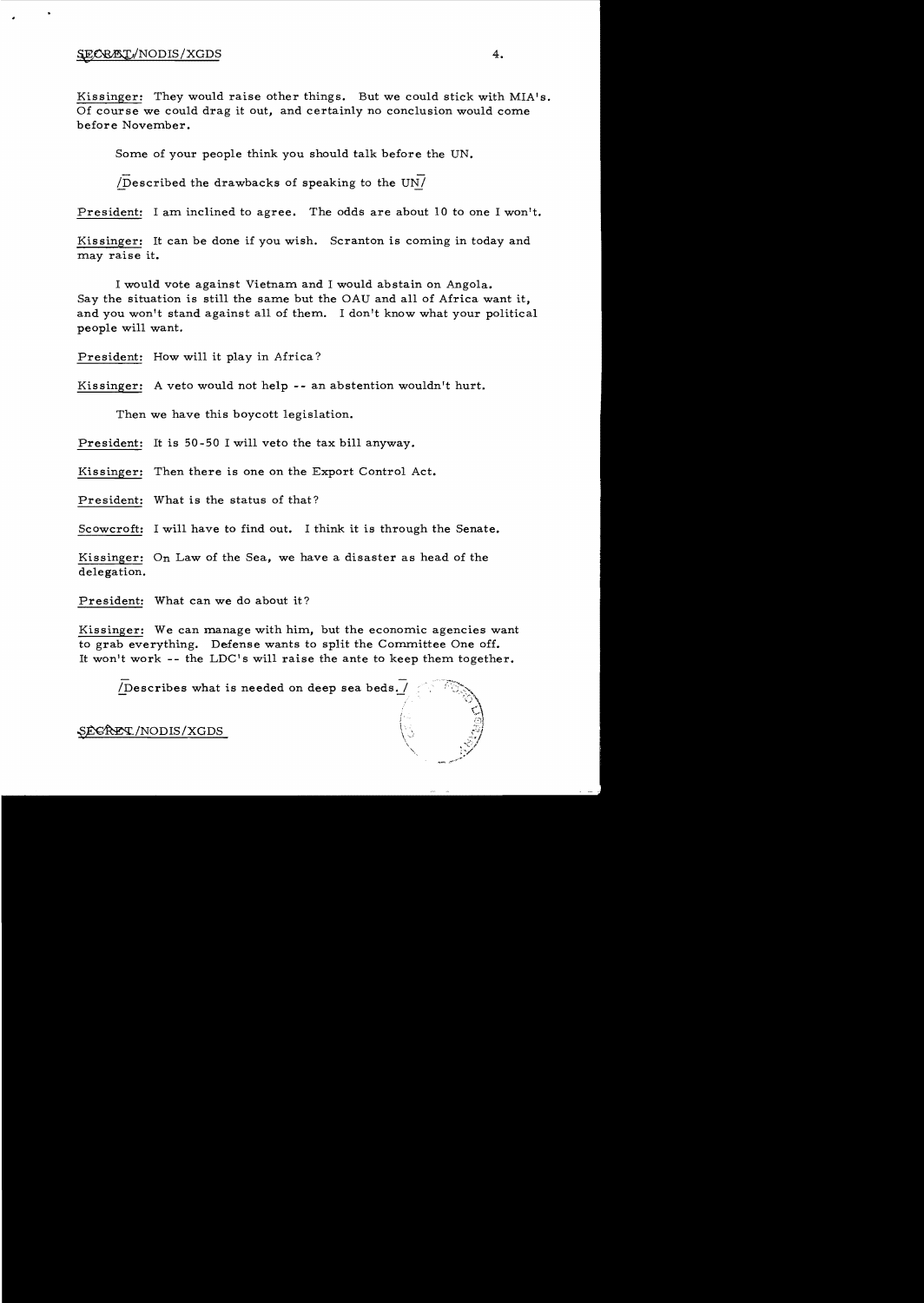$\frac{1}{\sqrt{2}}$ 

 $\blacksquare$ 

We can't get the Japanese and Soviets without some sort of quota system..

President: Is Simon the problem, or his underlings?

Kissinger: Bill I suspect. on free enterprise principles.

President: How soon must we decide?

Kissinger: This session ends September 17. It would be good if we could make some progress in this session. We might bring Groups 2 and 3 off and leave Group 1 in condition to be finalized next session.

But the economics people are like this on everything. If Zarb hadn't tried to grandstand the Iranian oil deal, we would have had a deal a year ago and we would be making money right now.

/

'SECRET/NODIS/XGDS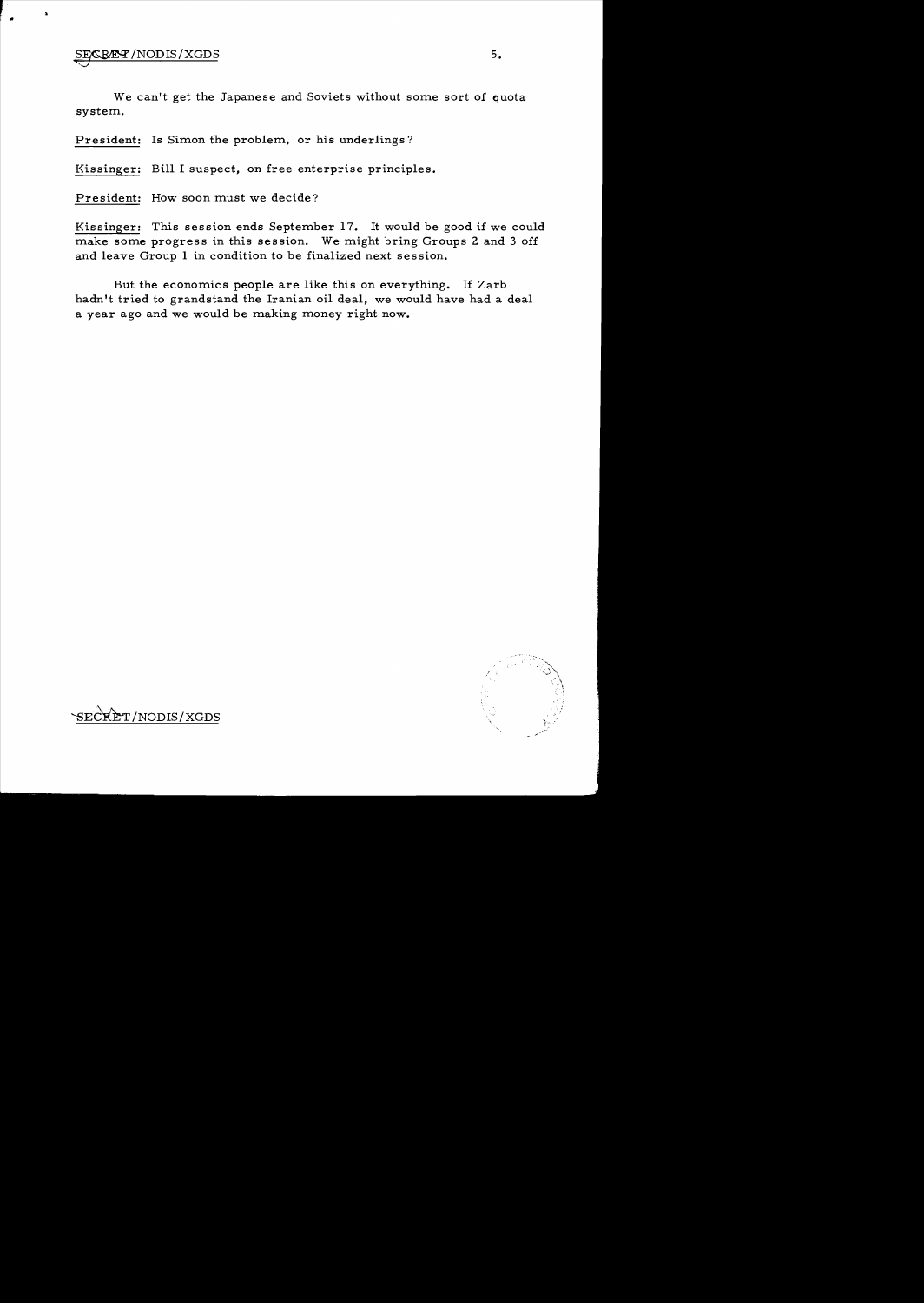$P/K$  zo any  $26$ 

E Keys antile.

 $9.40 \cdot 10^{140}$  and

K. 12° on Opius P het me interrupt we having a Citiment contre ville par des a FP inndemni. Tin is form plups on a brusting. K Jeht Je d'à Knen Ham alunk Opica Mer asymething K I could table about a prob & with solution P 9 think Kara commant well K Dis questien about it. But une Defence is la mort toup. (service situats) R. On Opice. Inive ree Vostre Sattlem The guintain is arbeiten 270 to Chris a und Jour Unjerere a Konnala. On Umulina Leve an alant ? O% off. On Rhadson, then is concern that they count get a quericule mumento toyther. What we weed to think don't is from lite blades. Idont want constan Terro تكسير I trick if SA is mnodered, a progetion houldoit ce pour consequences une count and all night. K Kennedy Thinks you should; Commenty just imp dont stir une Réceponite. if it goes to Jan, we will be sugarde P I think it is right - there will be some borbiting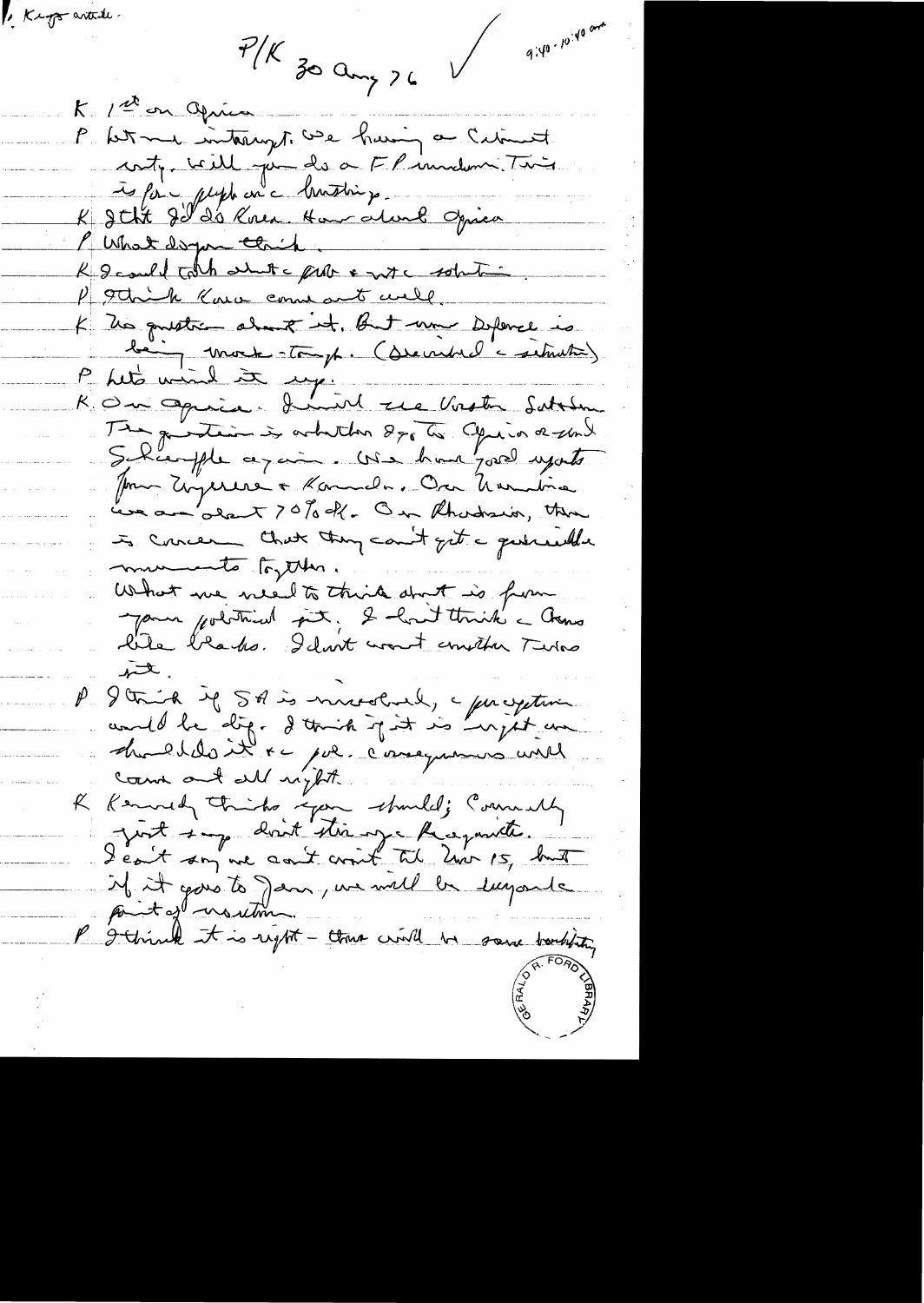but I think it wind came and unifor K 2 juilent bijne hui sullivan pour je P. Thitis good K It will be atout night like centre aujeur.<br>Than I will be Whe Driven at myerk. Hwill be Ord & I hype 2 can get of O's on Carter FP P Usen und have getten und of Got 508 Reagan, une om just 20 what is upon. K J that Catter is unhandre in a # of anna. Ittit son should do about a qual a R cele Bankout Let Environ Birth? They have ochidove Projection particulation pour tellathes what is about l'you are fort regist. K Die are in a linge mors in Cong. Though and commit after régar a P. Franc c N + T eichtrich (teloy: Truy crant up to coury Someti form to huy air prins down<br>but they good a boy cott.<br>Could at de a goodt get a Congression Koma her ? K I cloit this anything the will help, we C - salemnich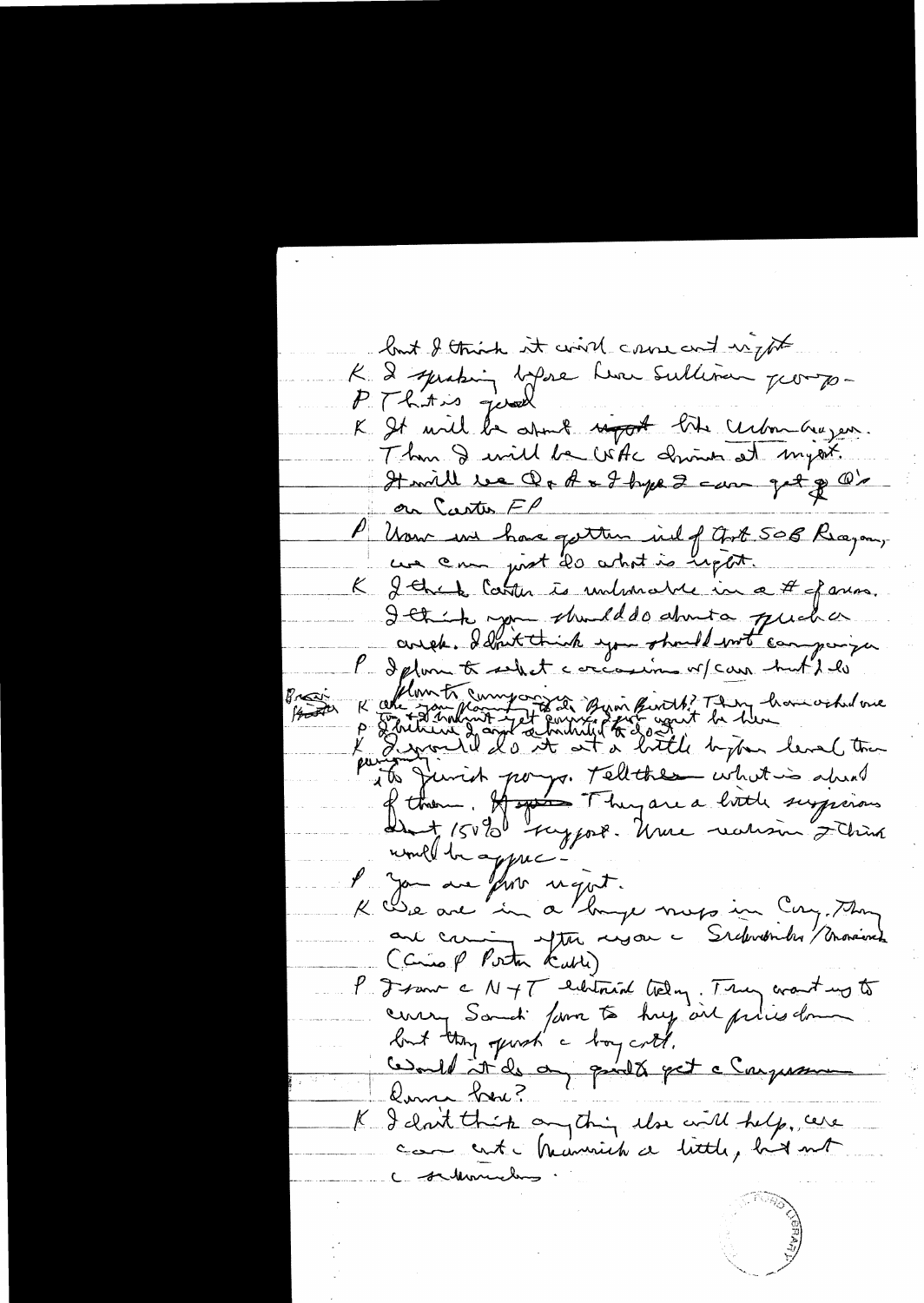->Friederacheff = Unity ~ / Today a Terroresmon P cette should never pet donne kine IK Gove, Jamits, Hunghuy. P Cestion de un need it Alhotse Monuei de Montre K Than housent been any, But we can say they unit en deleviers tes optes a encourantes. R Jan Jail debout parts Office K On Unambia, about certain, on Rhodesia a lettre lotter que 50-50.  $\frac{\rho}{\rho}$  (see K O a Sant, you human what sit, is P. I have to get vingely back with Chris. K we got a croite from M. Dongon want unty ? We would say it was for MID's. P Gelvery as that cast was puten it. K They invited caise strew things. But we could Fried w/ A MIA's. Opcomes one could drag it out, + certainly no conclusion would Came byfore Tro, Sure of you people think you should talk  $t \leq \mu$ P 2 inclined to agen. Olds and the f10-1 8 monts K Steam de donc If you write Serveter uniquin totay & my wise it I much soft aparent VN + A mould abolive on Dayota. Say a fit still some but of OAU raff africa won't it, but a your won't stand